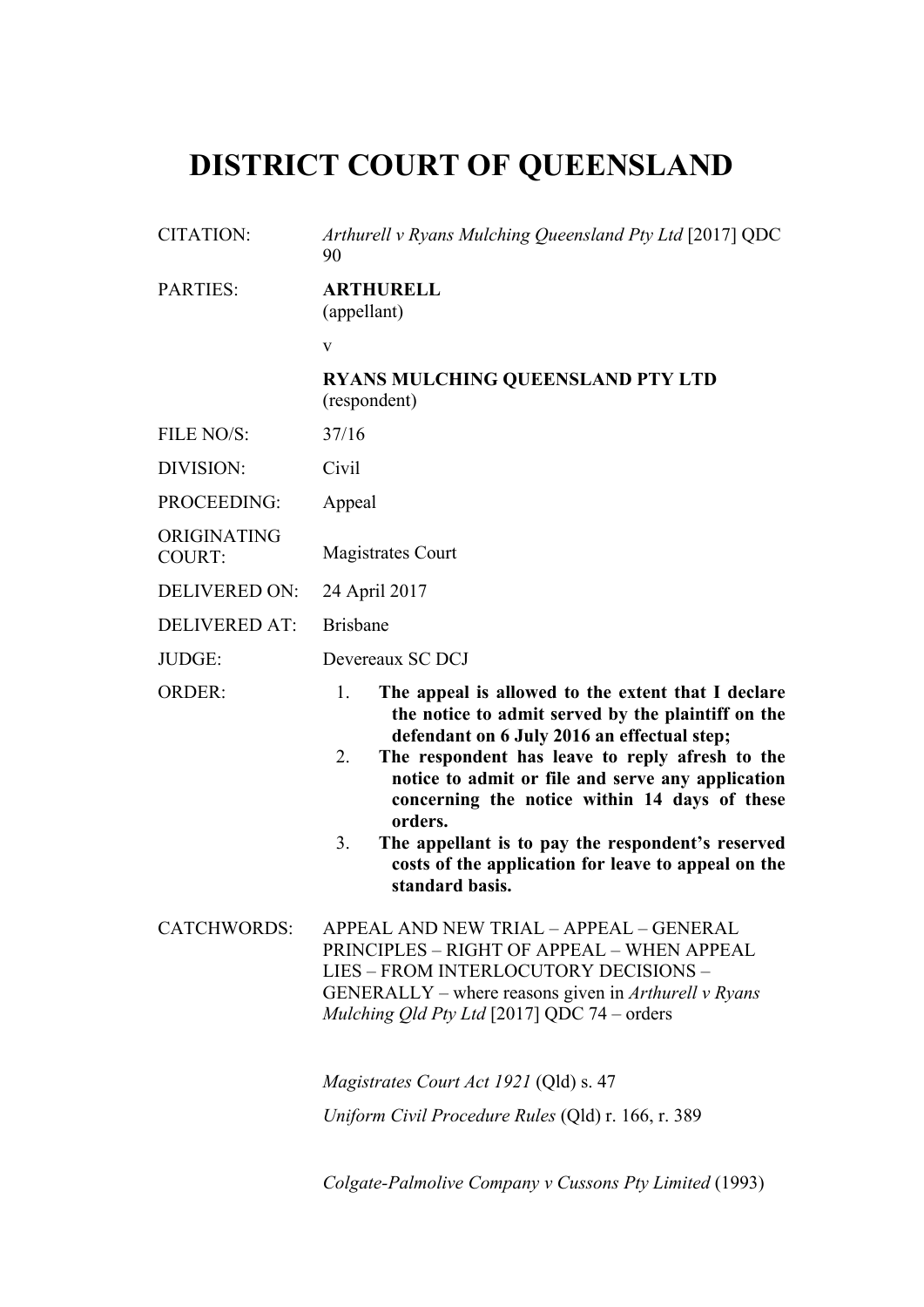## 46 FCR 225

| COUNSEL:           | Dr C. Jensen for the appellant            |
|--------------------|-------------------------------------------|
|                    | Mr J. Ivanisevic for the respondent       |
| <b>SOLICITORS:</b> | Dr Craig Jensen Lawyers for the appellant |
|                    | HopgoodGanim Lawyers for the respondent   |

- [2] I have, since publishing reasons to the parties on 3 April 2017, received further written submissions from both parties. The respondent submits that the outcome I suggest – to declare the notice to admit an effectual step and order the respondent to have leave to reply to it afresh – would do violence to the specific findings made in my reasons. The respondent submits no appealable error has been found.
- [3] I respectfully disagree with both propositions. Although I am not satisfied any of the appellant's grounds of appeal succeeded, there is nonetheless appealable error in the failure of the Magistrate to consider the application to declare effectual the notice to admit facts.
- [4] The jurisdiction of the court, on appeal from the Magistrates Court, includes to "make any order, on such terms as it thinks proper, to ensure the termination on the merits of the real questions in controversy between the parties": *Magistrates Courts Act* 1921 s. 47(d). I am satisfied the orders I propose to make are within power and designed to achieve the statutory purpose.
- [5] Although, given the disposition of the appeal, it is unnecessary to rule on the appellant's argument that the respondent's answer to the notice to admit - "Not admitted" - is not allowed by the *UCPR* r. 389, I notice the appellant did not provide authority to the learned magistrate for the argument. *UCPR* r. 166, which governs denials and non-admissions in pleadings, does not provide persuasive guidance in the appellant's favour. Nonetheless, it would save further argument if the respondent did not use the same formulation in any fresh response to the notice.
- [6] As to costs, each side seeks payment by the other. I will make no order as to the costs of the appeal. As the orders to be made amount to the appeal being allowed in part, it may be argued costs should follow the event. However, although the plaintiff/appellant has made a gain it was not because I was persuaded by the grounds of appeal. Also, the original application and the appeal would not have been necessary if the plaintiff had given notice under *UCPR* r. 389 before serving the Notice to Admit.
- [7] There is still the matter of the reserved costs of the application for leave to appeal. Chowdhury DCJ dismissed the leave application on 2 December 2016 and reserved costs. I have read his Honour's reasons: [2016] QDC 306. The respondent submits the appellant should pay the costs of the application for leave on the indemnity basis because the respondent made clear, in correspondence prior to the leave hearing, that it was unnecessary. I have read the relevant correspondence. I glean the appellant's concern was that leave was required because the decision under appeal was not a final decision. I will not set out or spend any more time revealing the correspondence but